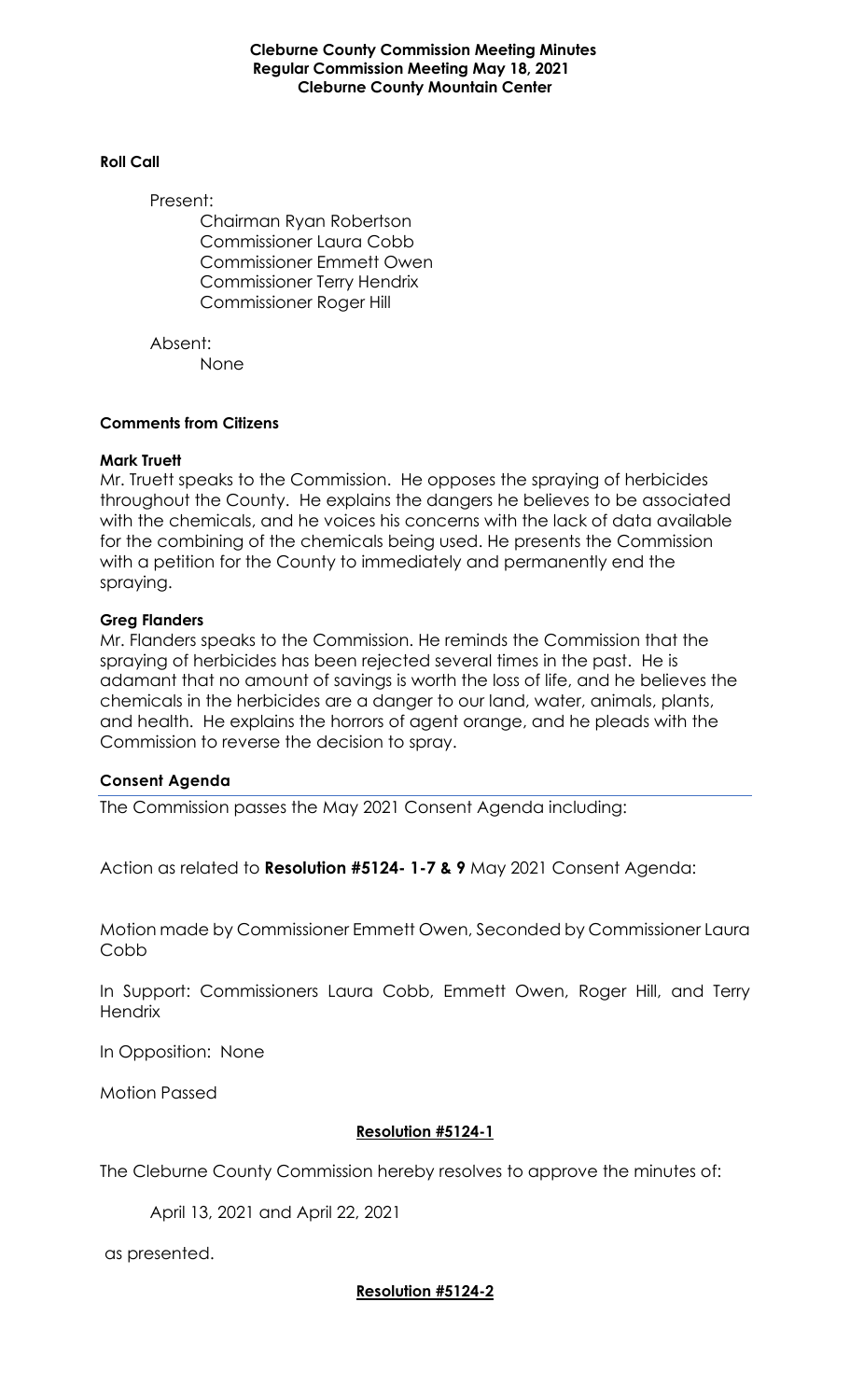### **Vacancies:**  Hospital Board Chris Davis

# **Resolution #5124-3**

Whereas, the Commission has previously passed a Continuity of Operations Plan for the duration of the State of Emergency declared as a result of the COVID-19 situation or until the May meeting, whichever comes first; and

Whereas, we have reached the May meeting and the State of Emergency is still active.

Therefore, the Cleburne County Commission extends the Continuity of Operations Plan for the duration of the State of Emergency, or the Commission's June meeting, whichever comes first.

# **Resolution #5124-4**

Whereas, budget needs sometimes change during the course of the year.

Therefore, the Cleburne County Commission authorizes the County Administrator to adjust the Revenue Commission Operations Budget as follows:

Health Insurance Line Increase - \$900

### **Resolution #5124-5**

Whereas, having received notification from the State of Alabama Alcoholic Beverage Control Board of an Alcohol License being requested (Confirmation number 20210422103912256) by the Heflin Exxon, 8518 Highway 431, Heflin, AL; and

Whereas, the application received from the Board appears in order;

Therefore, the Cleburne County Commission approves an alcohol license for the said location.

### **Resolution #5124-6**

Whereas, having received notification from the State of Alabama Alcoholic Beverage Control Board of an Alcohol License being requested (Confirmation number 20210422110129283) by the Heflin Package Store, 8518 Highway 431, Suite B, Heflin, AL 36264; and

Whereas, the application received from the Board appears in order;

Therefore, the Cleburne County Commission approves an alcohol license for the said location.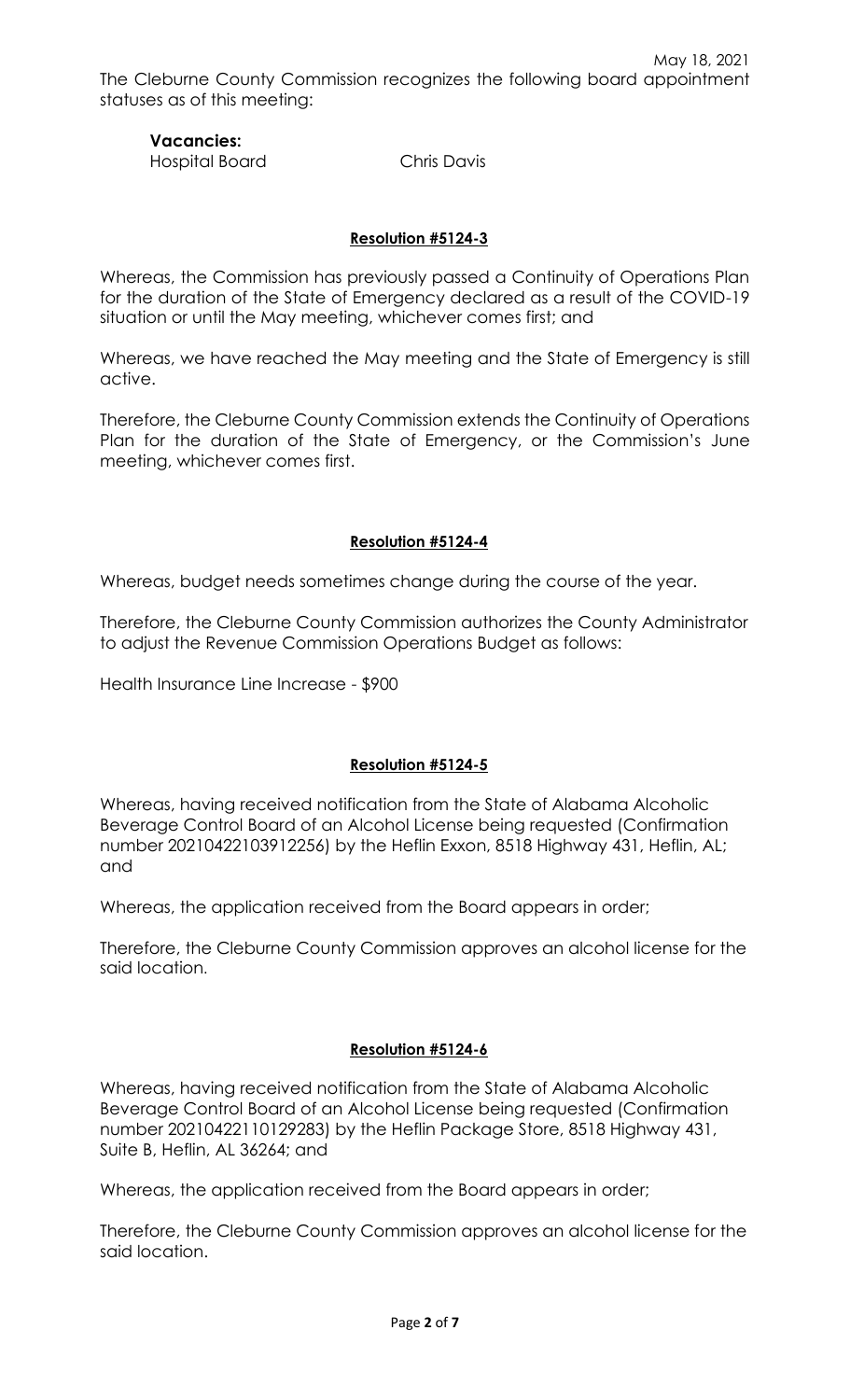#### **Resolution #5124-7**

Whereas, EMS Director Tracy Lambert has inquired about the Gator SN W0064X4057263 and medical supplies previously used by Search and Rescue, and he believes they may be beneficial for the Cleburne EMS; and

Whereas, the Gator and equipment currently belongs the EMA Department.

Therefore, the Cleburne County Commission authorizes the Chairman to sign an MOU and transfer the aforementioned equipment to Cleburne EMS.

#### **Resolution #5124-9**

Whereas, Cleburne County currently uses AutoMARK electronic ballot marking machines; and

Whereas, said machines are outdated and in need of an upgrade; and

Whereas, the Secretary of State has offered to subsidize the County's initial cost for the acquisition of the ExpressVote system.

Therefore, the Cleburne County Commission authorizes the Chairman to proceed with the application process for the State's assistance in the procurement of the upgraded machines.

#### **New Business:**

### **A. Roadside Maintenance**

Action as related to **Resolution #5125** Roadside Maintenance

Motion made by Commissioner Laura Cobb

In Support: None

In Opposition: None

Motion dies for lack of Second

#### **Resolution #5125**

Whereas, the Cleburne County Commission has passed a resolution to allow the County Engineer to outsource roadside maintenance during FY21; and

Whereas, Commissioner Cobb has requested that roadside maintenance in District 1 consist of non-chemical interventions only, such as mowing or brush cutting.

Therefore, the Cleburne County Commission approves this request and instructs the Engineer to discontinue the use of chemicals for roadside vegetation management within the territorial limits of District 1.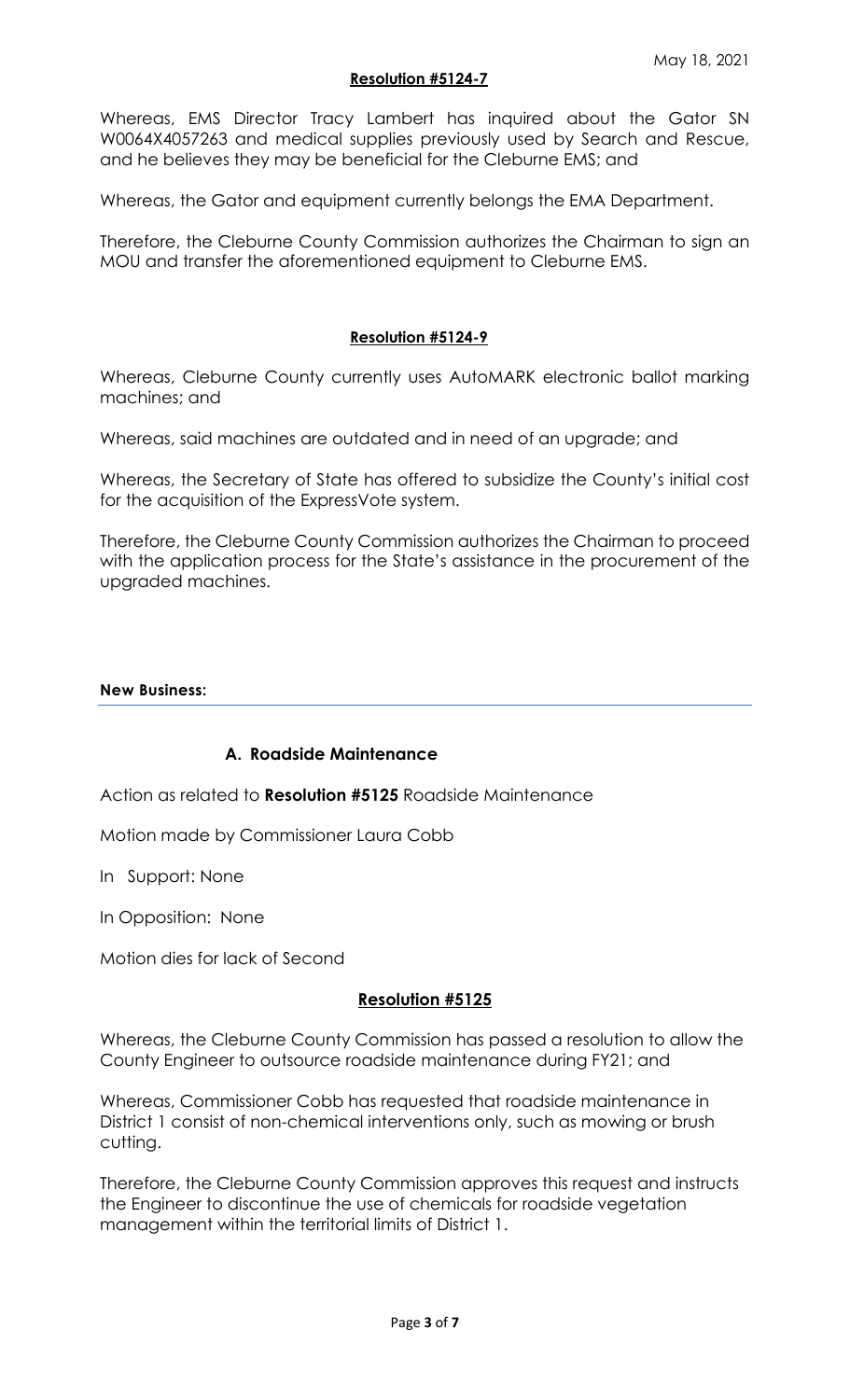# **B. RAISE Grant**

Action as related to **Resolution #5126** RAISE Grant

Motion made by Commissioner Terry Hendrix, Seconded by Commissioner Emmett Owen

In Support: Commissioners Laura Cobb, Emmett Owen, Roger Hill, and Terry **Hendrix** 

In Opposition: None

### **Resolution #5126**

WHEREAS, Cleburne County Commission in Cleburne County, Alabama wishes to make application to the United States Department of Transportation for FY 2021 Rebuilding American Infrastructure with Sustainability and Equity Grant Fund Assistance for the County of Cleburne Alabama to conduct a Roads and Bridges improvement project: and

WHEREAS, the Cleburne County Commission, Alabama will submit an application to the United States Department of Transportation for grant assistance through Rebuilding American Infrastructure with Sustainability and Equity Grant (RAISE) program.

NOW, THEREFORE, BE IT RESOLVED that the Cleburne County Commission, Alabama, will apply to the United States Department of Transportation for FY 2021 Rebuilding American Infrastructure with Sustainability and Equity Grant Fund Assistance for the County of Cleburne Alabama to conduct a Roads and Bridges improvement project.

*Commissioner Hendrix informs the Commission that there will be a percentage match, but it is unknown at this time what the amount will be.*

*Chairman Robertson asks if the Commission will be able to back out if match is too much.*

### **C. Amend Purchase Approval Amount**

Action as related to **Resolution #5127** Amend Purchase Approval Amount

Motion made by Commissioner Emmett Owen, Seconded by Commissioner Terry **Hendrix** 

In Support: Commissioners Laura Cobb, Emmett Owen, Roger Hill, and Terry **Hendrix** 

In Opposition: None

### **Resolution #5127**

Whereas, the Cleburne County Commission passed Resolution #4905-7 in the August 2018 meeting; and

Whereas, the resolution instituted a policy in which all items, excluding road department building materials, that require a purchase order in an amount equal to or exceeding \$15,000 must meet formal Commission approval by resolution before the purchase order may be awarded; and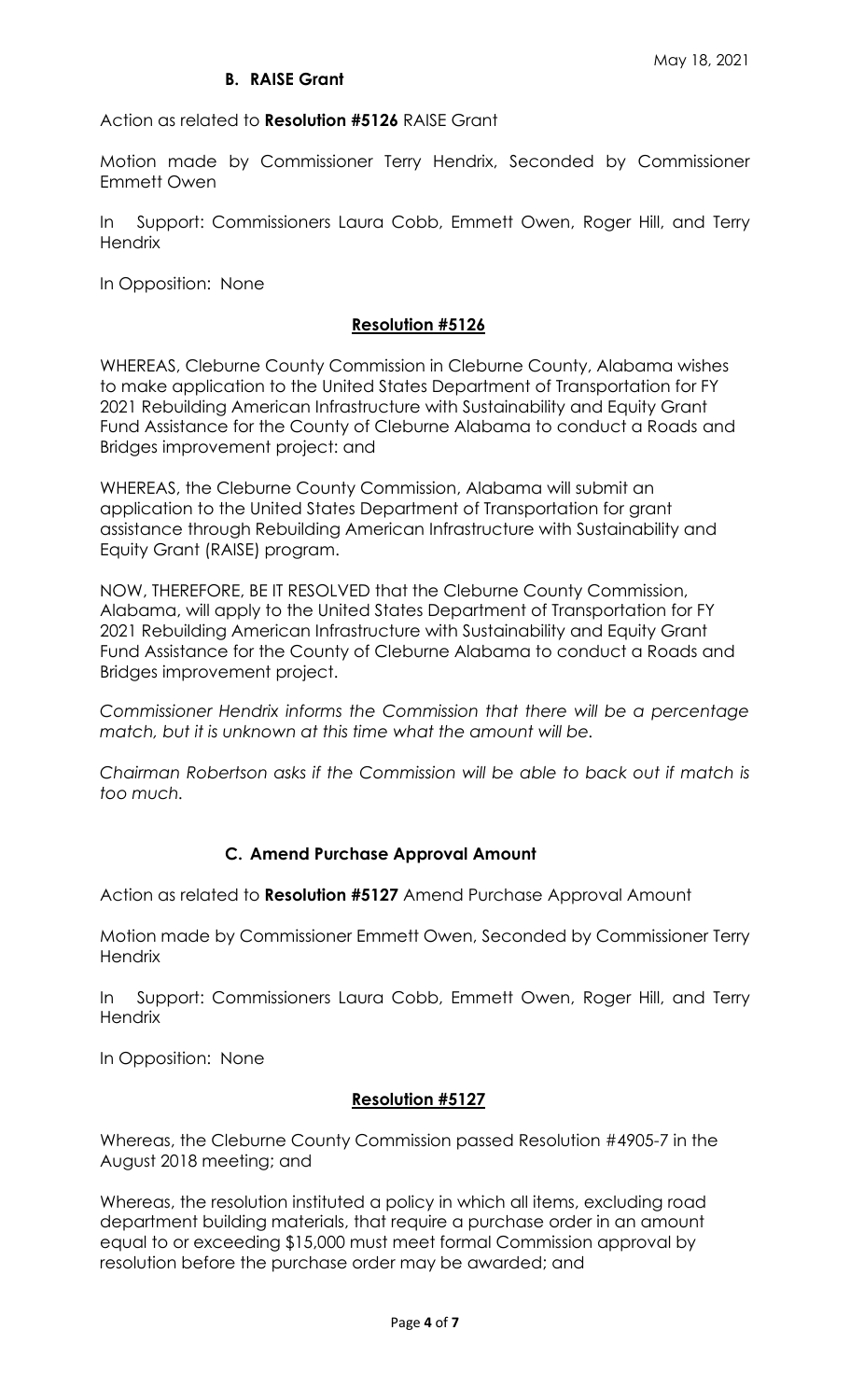Therefore, the Cleburne County Commission amends the amount listed in Resolution #4905-7 to \$5,000, rather than the previously approved amount of \$15,000.

# **D. Employee Contracts**

Action as related to **Resolution #5128** Employee Contracts

Motion made by Commissioner Terry Hendrix, Seconded by Commissioner Laura **Cobb** 

In Support: Commissioners Laura Cobb, Emmett Owen, Roger Hill

In Opposition: Commissioner Terry Hendrix

Original Motion Passes.

*Commissioner Hendrix makes motion to table, Commissioner Owen Seconds*

*In Support: Commissioner Terry Hendrix*

*In Opposition: Commissioners Laura Cobb, Emmett Owen, Roger Hill*

*Motion to table does not pass*

*Commissioner Hendrix does not believe he has enough information to proceed. Ms. Cobb says that this resolution allows Ms. Hicks to present the Commission with a contract to discuss.* 

*Commissioner Hendrix says this is 3 individual contracts and he believes the negotiations would need to be done in an open meeting.* 

*Attorney Jason Odom says that the final contract is the public document, but negotiations may be done with the employees privately. This resolution simply tasks Ms. Hicks with beginning the process. This allows Ms. Hicks to begin negotiations and advise the Commission.* 

# **Resolution #5128**

Whereas, the Cleburne County Commission has retained the professional services of Ms. Hope Hicks to advise the Commission in labor and employment matters; and

Whereas, the positions of County Administrator, Emergency Manager, and Human Resource Officer are currently listed as "unclassified"; and

Whereas, the Cleburne County Commission believes it is necessary to begin to consider transitioning said positions from "unclassified" to "contract employees".

Therefore, the Cleburne County Commission tasks Ms. Hope Hicks with advising the Commission regarding said transition and to make contract recommendations for the aforementioned positions, should the Commission approve making said positions "contract employees".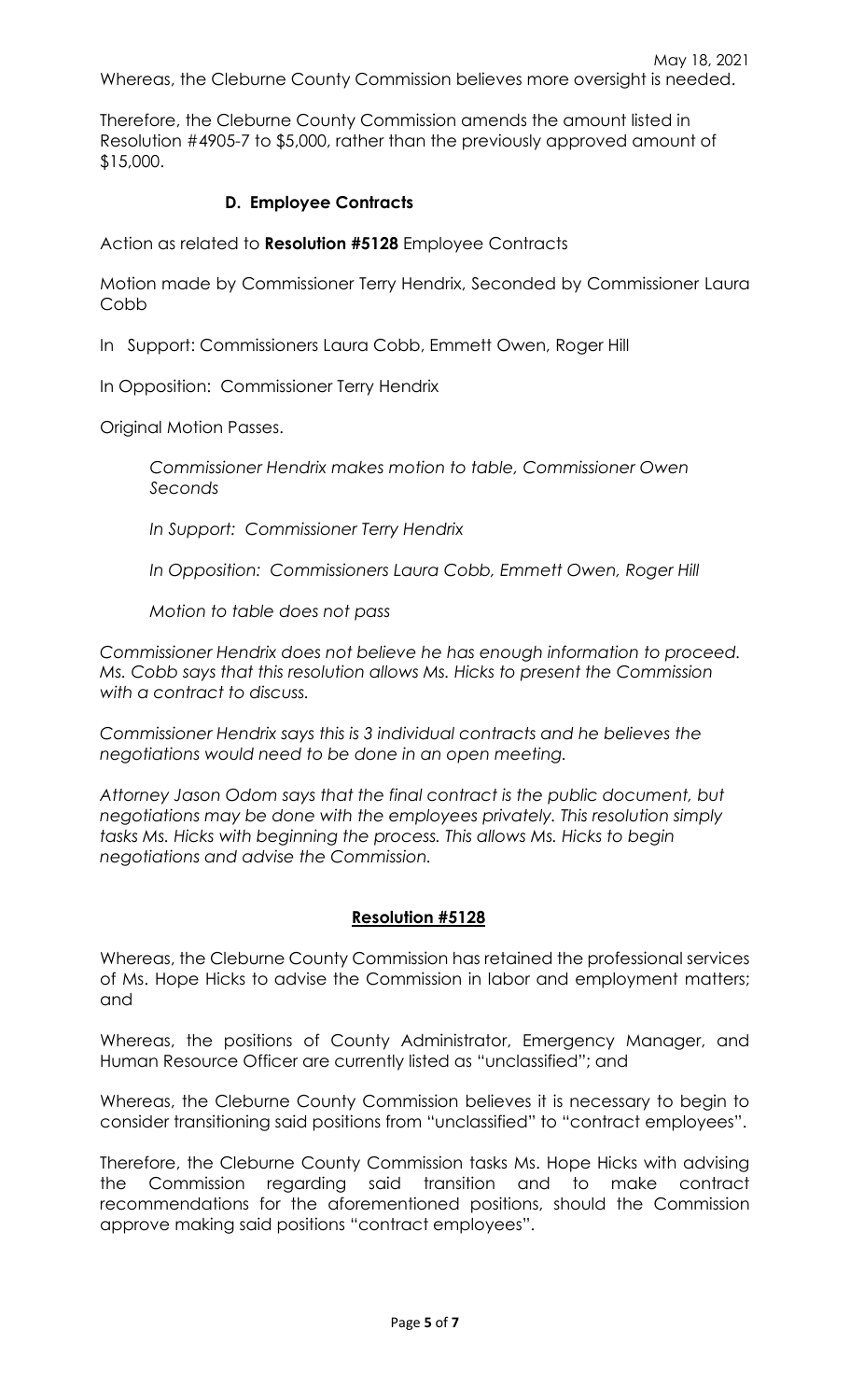*Commissioner Cobb asks that the Commission reconsider Item A on New Business. She does not want spraying in her district, and she asks that the Commission*  respect her decision to end spraying. She explains the health concerns in her *district, and she wants the Commission to consider that she needs to do what is best for the residents in District 1. She does not believe the Commission has a right to decide what is best for her district.*

*Commissioner Hendrix says that a local law disallows each district from being treated differently.* 

*County Attorney Jason Odom says that the local law allows for a district to be treated differently if the Commission supports it. He says Commissioner Cobb can make a motion to add the resolution back to new business to be reconsidered.*

*Commissioner Cobb makes motion to add Item A. Roadside Maintenance to back to New Business.*

*Motion dies for lack of second*

#### **Reports from staff:**

**A.** County Administrator Kim Brown updates the Commission about a General Fund balance of just over \$400,000 that has not been allocated in the FY21 budget. She informs the Commission that the American Rescue Funds have been claimed, but guidance for the spending of those funds has not been released by the State yet.

*Commissioner Hendrix states that any projects the Commission may want done should be squeezed in by the end of the year before costs increase.*

*Commissioner Cobb believes the funds should be set aside for a project in her district.* 

**B.** County Engineer Lee Estes has no updates.

*Commissioner Cobb asks County Engineer Lee Estes if more gravel will be brought out to CR296.*

*Commissioner Owens asks County Engineer Lee Estes to send him the Logging Ordinance.*

**C.** County Attorney Jason Odom has no updates.

*Chairman Robertson thanks the Commission for moving forward with the vote for the AutoMARKS voting system*

*Commissioner Hendrix reminds the Commission of the upcoming Watershed meeting, and he asks if we can make a blanket resolution to get rid of the watersheds.* 

*Chairman Robertson states that the late Commission made an agreement that the County was responsible for maintenance.* 

*County Attorney Jason Odom is going to review the Watershed documents and make a recommendation at the June meeting.*